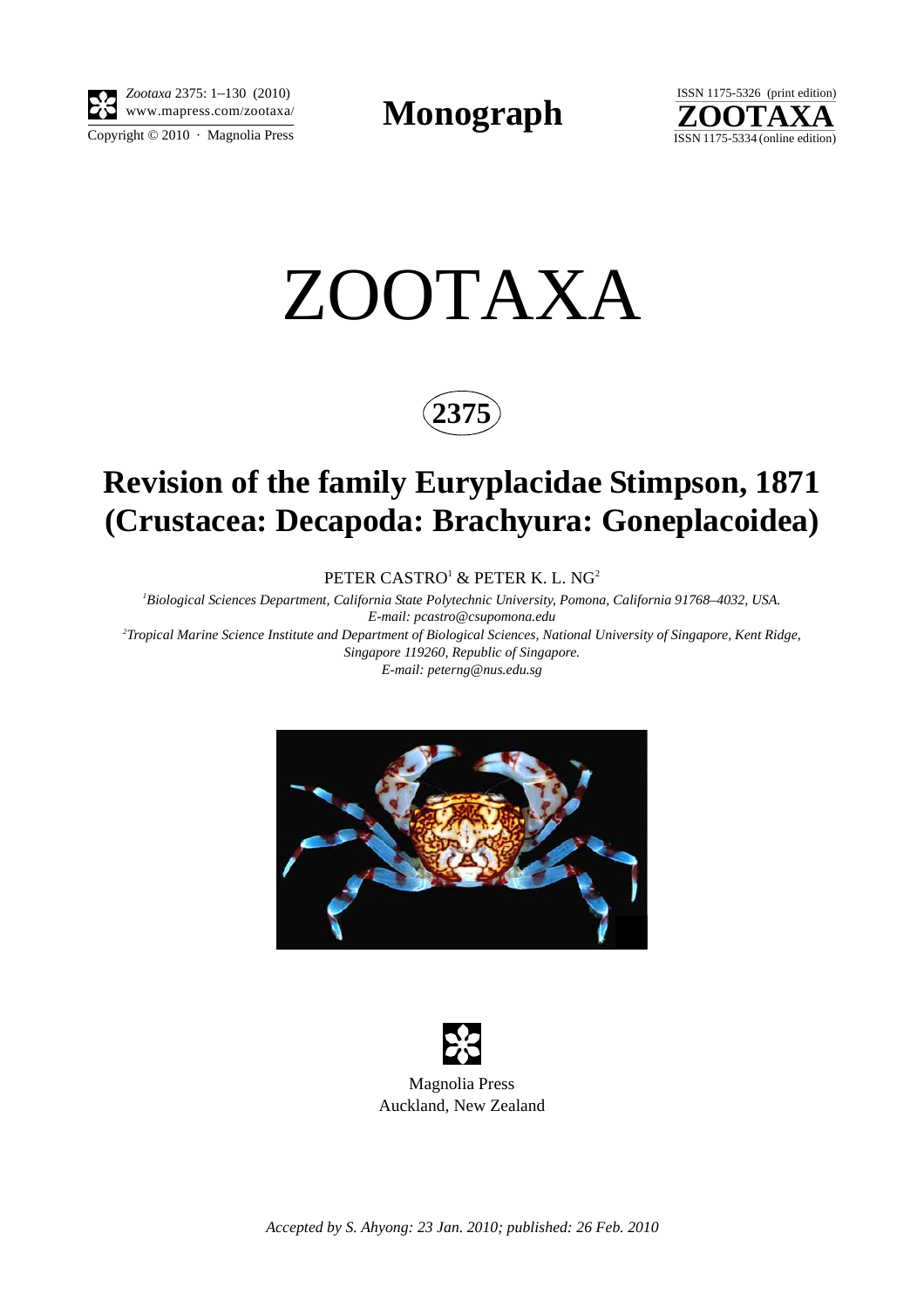## PETER CASTRO & PETER K. L. NG **Revision of the family Euryplacidae Stimpson, 1871 (Crustacea: Decapoda: Brachyura: Goneplacoidea)**

(*Zootaxa* 2375) 130 pp.; 30 cm. 26 Feb. 2010 ISBN 978-1-86977-463-9 (paperback) ISBN 978-1-86977-464-6 (Online edition)

FIRST PUBLISHED IN 2010 BY Magnolia Press P.O. Box 41-383 Auckland 1346 New Zealand e-mail: zootaxa@mapress.com http://www.mapress.com/zootaxa/

© 2010 Magnolia Press

All rights reserved.

No part of this publication may be reproduced, stored, transmitted or disseminated, in any form, or by any means, without prior written permission from the publisher, to whom all requests to reproduce copyright material should be directed in writing.

This authorization does not extend to any other kind of copying, by any means, in any form, and for any purpose other than private research use.

ISSN 1175-5326(Print edition) ISSN 1175-5334 (Online edition)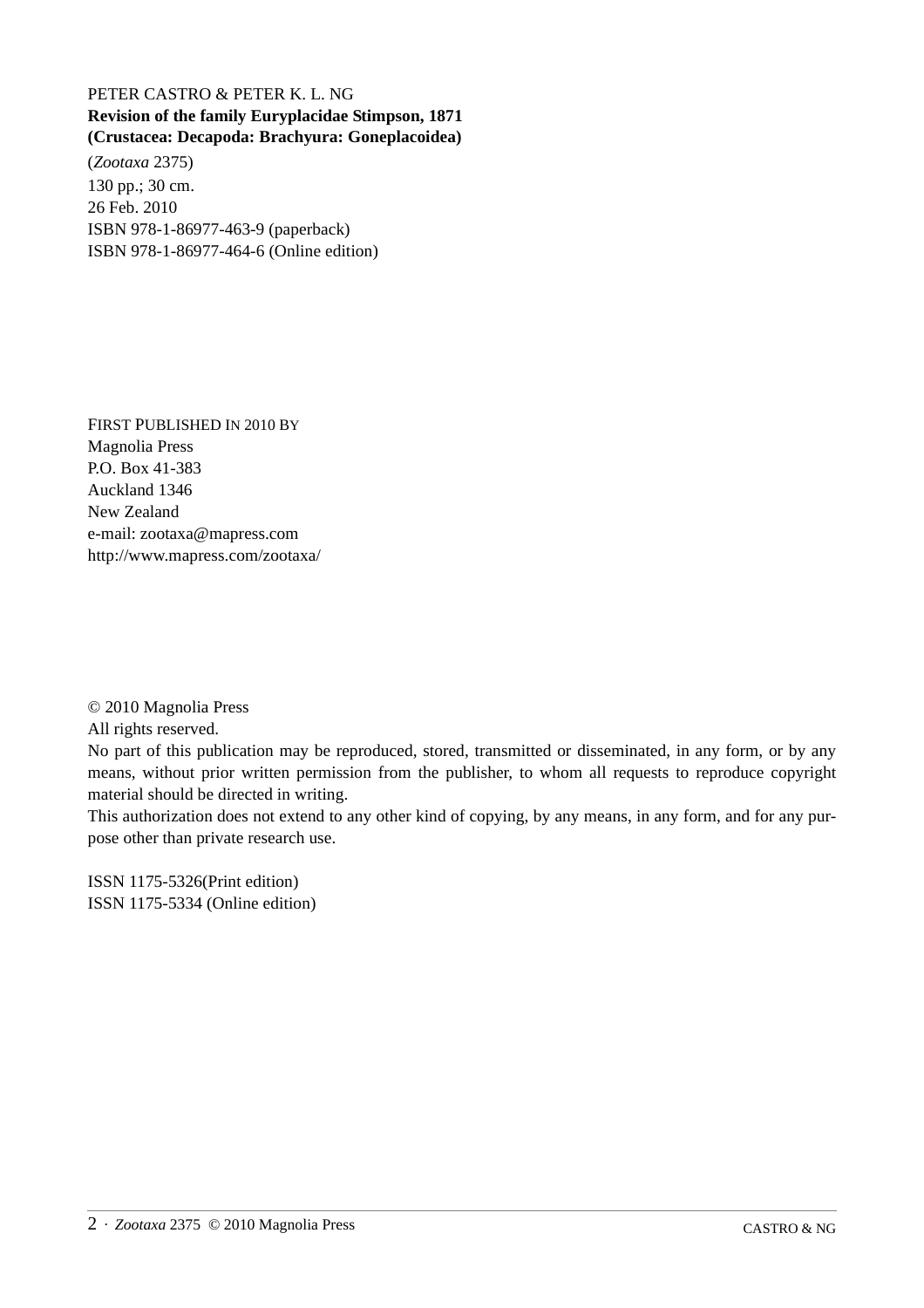#### **Table of contents**

### **Abstract**

The family Euryplacidae Stimpson, 1871, traditionally included in the Goneplacidae MacLeay, 1838, is revised based on the examination of the type material of many of its species as well as unidentified and previously identified material from around the world. The revised family now consists of 31 species (including five that are described as new) belonging to 13 genera (including four that are described as new): *Eucrate* De Haan, 1835, with eight species, of which one is new; *Euryplax* Stimpson, 1859, with two species; *Frevillea* A. Milne-Edwards, 1880, with three species; *Henicoplax* **n. gen.**, with five species of which three are new; *Heteroplax* Stimpson, 1858, monotypic; *Machaerus* Leach, 1818, with two species; *Nancyplax* Lemaitre, García-Gómez, von Sternberg & Campos, 2001, monotypic; *Platyozius* Borradaile, 1902, monotypic; *Psopheticoides* Sakai, 1969, monotypic; *Systroplax* **n. gen.**, monotypic; *Trissoplax* **n. gen.**, with two species, of which one is new; *Trizocarcinus* Rathbun, 1914, with two species; *Villoplax* **n. gen**., monotypic; and *Xenocrate* Ng & Castro, 2007, monotypic. The genus *Platyozius* and *Eucrate formosensis* Sakai, 1974, are removed from the synonymy of *Eucrate* and *E. alcocki* Serène, in Serène & Lohavanijaya, 1973, respectively. Neotypes are selected for *Heteroplax dentata* Stimpson, 1858, and *Pilumnoplax sulcatifrons* Stimpson, 1858, two species described from Hong Kong that have a confusing taxonomic history. A neotype is also selected for *Euryplax nitida* Stimpson, 1859, described from the Florida Keys. Seven nominal species described by other authors were found to be junior subjective synonyms for other species: *Eucrate affinis* Haswell, 1882, *E. costata* Yang & Sun 1979, *E. haswelli* Campbell 1969, and *Pseudorhombila sulcatifrons* var. *australiensis* Miers, 1884, of *Trissoplax dentata* (Stimpson, 1858); *Galene laevimanus* (Lucas, in Jacquinot & Lucas, 1853) of *Eucrate dorsalis* (White, 1849); *Heteroplax nagasakiensis* Sakai, 1934, of *H. transversa* Stimpson, 1858; and *Pilumnoplax sulcatifrons* Stimpson, 1858, of *Eucrate crenata* (De Haan, 1835). Eight euryplacid genera are exclusively found in the Indo-West Pacific region (except one species introduced in the Mediterranean), one is exclusive to each the Eastern Atlantic and Tropical Eastern Pacific regions, three to the Western Atlantic region, and one genus has both Western Atlantic and Tropical Eastern Pacific species.

**Key words**: Decapoda, Crustacea, Brachyura, Goneplacoidea, Euryplacidae, new genera, new species, revision, *Eucrate*, *Euryplax*, *Frevillea, Henicoplax* n. gen., *Heteroplax*, *Machaerus*, *Nancyplax*, *Platyozius*, *Psopheticoides*, *Systroplax* n. gen., *Trissoplax* n. gen. *Trizocarcinus*, *Villoplax* n. gen., *Xenocrate*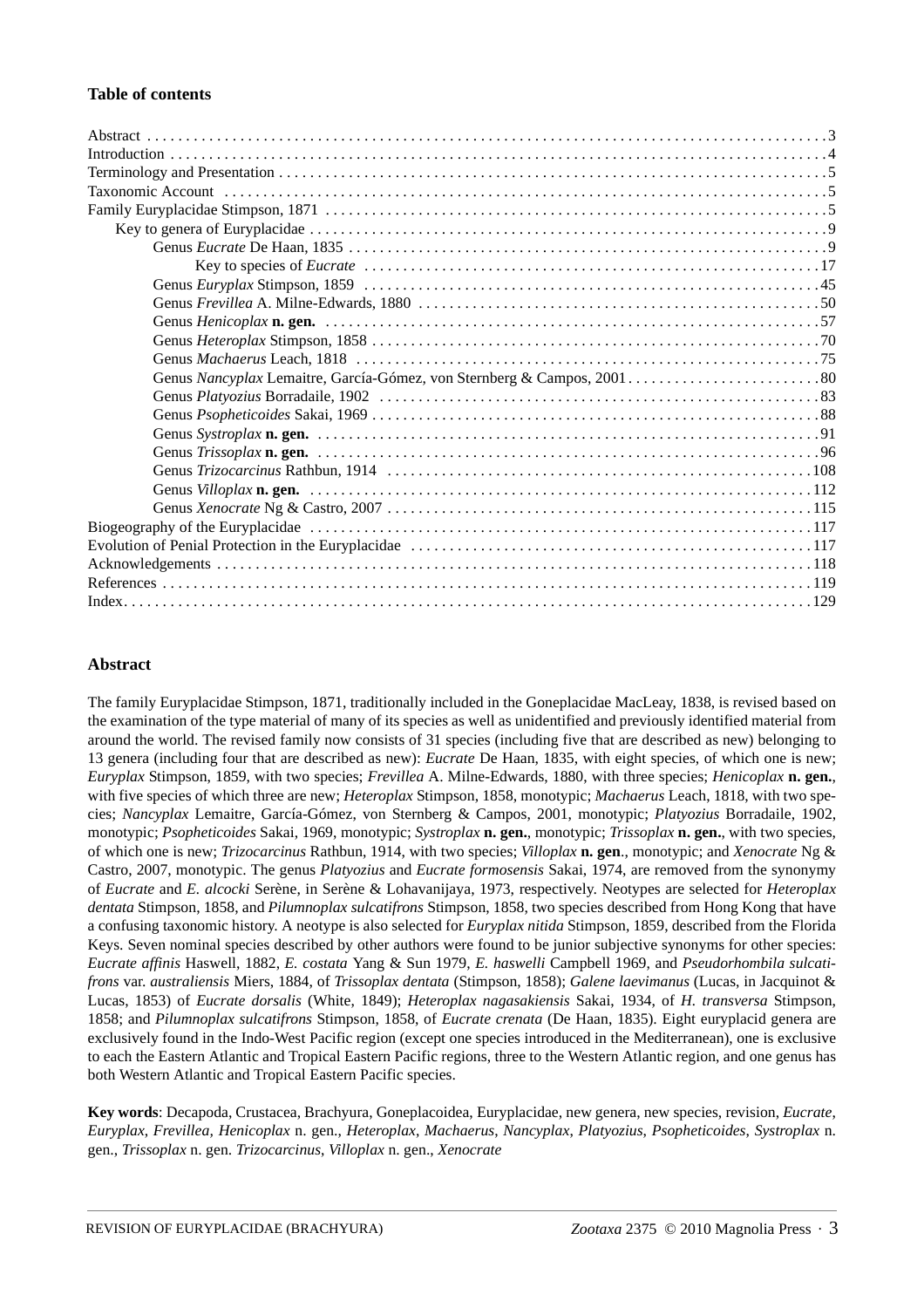(MNHN), P. Davie (QM), C. Fransen (RMNH), A. Johnson (MCZ), S. Keable (AM), S. Keable and H. Stoddard (AM), T. Komai (CBM), E. Lazo-Wasem (YPM), R. Lemaitre (USNM), J. W. Martin (LACM), N. K. Ng (ZRC), and J. Olesen (ZMUC). The second author thanks M. Deb for entrusting him with her unpublished manuscript of Indian crabs. Some of the photographs (not all used here) were taken by S. Ahyong (NIWA, Wellington, New Zealand), T.-Y. Chan (National Taiwan Ocean University, Keelung, Taiwan), J.-F. Dejouannet (IRD au MNHN, Département Systématique et Évolution), K. Li, R. Naderloo (Forschunginstitut Senckenberg, Frankfurt), T. Naruse (University of the Ryukyus), D. Poon, Z. Jaafar (ZRC), R. Springthorpe (AM), and H. H. Tan (ZRC). Very special thanks go to J.-F. Dejouannet for his drawings, which were made during the course of two visits to NUS, aided by grants from the Raffles Museum of Biodiversity Research. Comments by P. Davie and D. Guinot were most valuable in making the manuscript more readable and complete. The Vanuatu material was collected during the SANTO 2006 expedition organized by MNHN, Pro Natura International (PNI), and IRD. The expedition was supported by the Stavros Niarchos Foundation, and its marine part, with a Census of Marine Life's CReefs label, was made possible grants from the Total and Sloan foundations and the National Geographic Committee for Research and Exploration. The expedition operated under a permit granted to P. Bouchet by the Environment Unit of the Government of Vanuatu.

#### **References**

- Abele, L.G. & Kim, W. (1986) An illustrated guide of the marine decapod crustaceans of Florida. Department of Environmental Regulation, State of Florida, Technical Series, 8 (1) part 1, 2, 760 pp, Florida State University, Tallahassee.
- Ahyong, S.T. (2008) Deepwater crabs from seamounts and chemosynthetic habitats off eastern New Zealand (Crustacea: Decapoda: Brachyura). *Zootaxa*, 1708, 1–72.
- Alcock, A. (1900) The Brachyura Catometopa or Grapsoidea. Materials for a carcinological fauna of India, no. 6. *Journal of the Asiatic Society of Bengal*, 69(2), 279–456.
- Apel, M. (2001) *Taxonomie und Zoogeographie der Brachyura, Paguridea und Porcellanidae (Crustacea: Decapoda) des Persisch-Arabischen Golfes.* Unpublished doctoral dissertation, Johann Wolfgang Goethe-Universität, Biologie und Informatik, Frankfurt am Main, Germany, 260 pp.
- Apel, M. & Spiridonov, V.A. (1998) Taxonomy and zoogeography of the portunid crabs (Crustacea: Decapoda: Brachyura: Portunidae) of the Arabian Gulf and adjacent waters. *Fauna of Arabia* 17, 159–331.
- Balss, H. (1922a) Die Brachyrhynchen (Cancridea), Ostasiatische Decapoden, IV. *Archiv für Naturgeschichte*, 88A (11), 94–165, pl. 1, 2.
- Balss, H. (1922b) Decapoda Brachyura (Oxyrhyncha und Brachyrhyncha) und geographische Übersicht über Crustacea Decapoda, Crustacea VII. *In*: W. Michaelsen, *Beiträge zur Kenntniss der Meeresfauna Westafrikas*, 3(3), 70–110, Hamburg.
- Balss, H. (1957) Decapoda, VIII. Systematik. *In*: *Dr. H.G. Bronns Klassen und Ordnungen des Tierreichs*, Band 5, Abteilung 1, Buch 7, 1505–1672.
- Barnard, K.H. (1950) Descriptive catalogue of South African decapod Crustacea. *Annals of the South African Museum*, 38, 1–837.
- Boone, L. (1927) Crustacea from tropical East American seas. *In*: Scientific results of the first oceanographic expedition of the "Pawnee" 1925. *Bulletin of the Bingham Oceanographic Collection*, 1(2), 1–147.
- Boone, L. (1930) Crustacea: Stomatopoda and Brachyura. *In*: Scientific results of the cruises of the yachts "Eagle" and "Ara", 1921–1928, William K. Vanderbilt commanding. *Bulletin of the Vanderbilt Oceanographic Marine Museum*, 2, 5–228.
- Borradaile, L.A. (1902) The Xanthidae and some other crabs. III. Marine crustaceans. *In*: Gardiner, J. S. (Ed.), *The Fauna and Geography of the Maldive and Laccadive Archipelagoes Being the Account of the Work Carried on and of the Collections Made by an Expedition During the Years 1899 and 1900,* vol. 1, part 3. Cambridge University Press, Cambridge, pp. 237–271.
- Borradaile, L.A. (1916) Decapoda, Crustacea, part 1. *In*: *British Antarctic ("Terra Nova") Expedition, 1910.* Natural History Report, Zoology, vol. 3, Arthropoda (2), 75–110.
- Calman, W.T. (1927) Report on the Crustacea Decapoda (Brachyura), XIII. Zoological results of the Cambridge Expedition to the Suez Canal, 1924. *Transactions of the Zoological Society of London*, 22, 211–219.
- Camp, D.K. (1998) Checklist of shallow-water marine malacostracan Crustacea of Florida. *In*: Camp, D.K., Lyons, W.G. & Perkins, T.H. (Eds.), *Checklists of Selected Shallow-Water Marine Invertebrates of Florida*. Florida Marine Research Institute Technical Report TR-3, pp. 123–189. St Petersburg, Florida.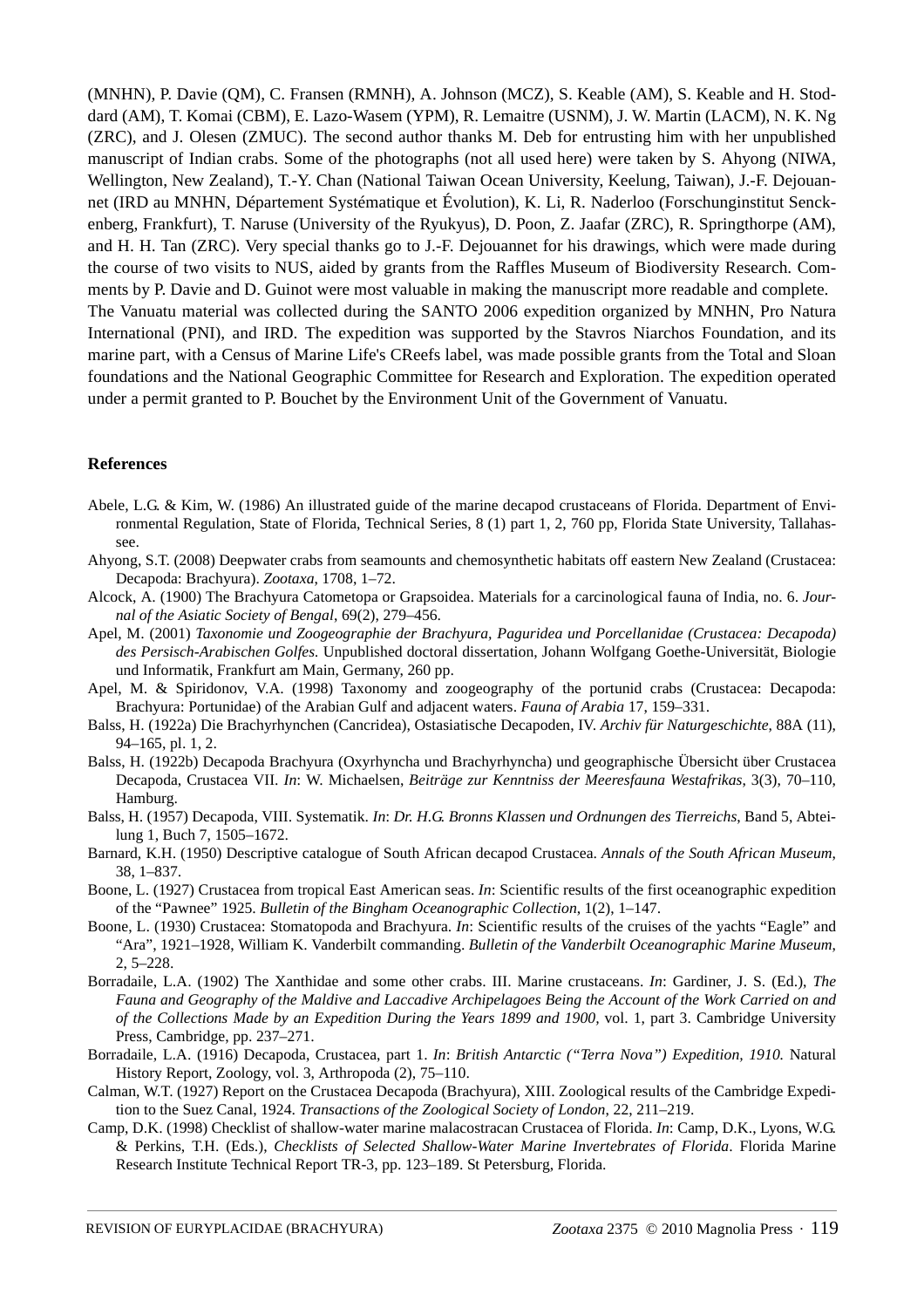- Campbell, B.M. (1969) The genus *Eucrate* (Crustacea: Goneplacidae) in eastern Australia and the Indo-West Pacific. *Memoirs of the Queensland Museum*, 15(3), 117–140.
- Cano, G. (1889a) Crostacei brachiuri ad anomuri raccolti nel viaggio della "Vettor Pisani" intorno al globo. Studio preliminare. *Bollettino della Società dei Naturalisti in Napoli*, 3, 79–105 + 2.
- Cano, G. **(**1889b) Viaggio della R. Corvetta Vettor Pisani attorno al globo. Crostacei Brachiuri ed Anomuri. *Bollettino della Società dei Naturalisti in Napoli*, 3, 169–268, pl. 7.
- Capart, A. (1951) Crustacés Décapodes, Brachyoures. *In*: *Expédition Océanographique Belge dans les Eaux Côtières Africaines de l'Atlantique Sud (1948*–*1949)*, 3(1), 11–205, pls. 1–3.
- Castro, P. (2007) A reappraisal of the family Goneplacidae MacLeay, 1838 (Crustacea, Decapoda, Brachyura) and revision of the subfamily Goneplacinae, with the description of 10 new genera and 18 new species. *Zoosystema*, 29(4), 609–774.
- Castro, P. & Ng, P.K.L. (2008) *Rhadinoplax*, a new genus of Progeryonidae Števčić, 2005, for *Carcinoplax microphthalmus* Guinot & Richer de Forges, 1981, and a redescription of *Paragalene longicrura* (Nardo, 1868) (Crustacea: Decapoda: Brachyura: Goneplacoidea). *Zootaxa,* 1777, 53–68.
- Castro, P., Guinot, D. & Ng, P.K.L. (2010) A new family for *Sotoplax robertsi* Guinot, 1984, with a diagnosis and key to the Goneplacoidea MacLeay, 1838 (Crustacea: Decapoda: Brachyura). *Zootaxa*, 2356, 36–56.
- Chace, F.A. (1940) The brachyuran crabs. *In*: Reports on the scientific results of the *Atlantis* Expeditions to the West Indies, under the joint auspices of the University of Havana and Harvard University. *Torreia*, 4, 1–67.
- Chace, F.A. (1956) List of mysidacean, amphipod, decapod, and stomatopod crustaceans. *In*: Springer, S. & Bullis, H.R. (Eds.), List of crustaceans, molluscs, and fishes identified from collections made by the exploratory fishing vessel Oregon in the Gulf of Mexico and adjacent seas 1950 through 1955. *U.S. Fish and Wildlife Service Special Scientific Report, Fisheries,* 196, 5–23. [mimeograph]
- Chen, H. (1998) The Goneplacidae (Crustacea: Brachyura) from Nansha Islands and adjacent waters. *In*: *Studies on Marine Fauna and Flora and Biogeography of the Nansha Islands and Neighbouring Waters,* 3, 265–316. [In Chinese with English abstract]
- Chhapgar, B.F. (1957) On the marine crabs (Decapoda: Brachyura) of Bombay State. Part I. *Journal of the Bombay Natural History Society*, 54(2), 399–439, pls. A, 1–11.
- Chirichigno-Fonseca, N. (1970) Lista de crustáceos del Perú (Decapoda y Stomatopoda), con datos de su distribución geográfica. *Instituto del Mar del Perú,* Informe 35, 1–95.
- Clark, P.F. & Crosnier, A. (2000) The zoology of the *Voyages au pôle sud et dans l'Océanie sur les corvettes l'Astrolabe et la Zélée exécuté par ordre du roi pendant les années 1837–1838–1839–1840 sous le commandement de M. Dumont-d'Urville* (1842–1854): titles, volumes, plates, text, contents, proposed dates and anecdotal history of the publication. *Archives of Natural History*, 2**7**(3), 407–435.
- Clark, P.F., Ng, P.K.L., Naruse, T., Ahyong, S., McLaughlin, P.A. & Chan, T.-Y. (2008) Arthropoda. *In*: Paterson, G.L., Kendall, J.M. & Aryuthaka, C. (Eds.), *Guide to the Common Offshore Fauna of Laem Son National Park, Ranong, Thailand*. Tsunami Impacts in Laem Son Project, Plymouth Marine Laboratory, U.K. and Kasetsart University, Thailand, pp. 20–55.
- Coelho, P.A. & Coelho-Filho, P.A. (1994) Proposta de classificação de família Xanthidae (Crustacea, Decapoda, Brachyura) através da taxonomia numérica. *Revista Brasileira de Zoologia*, 10(4)[1993], 559–580.
- Coelho, P.A. & De Araújo Ramos, M. (1972) A constitução e a distribucição da fauna de decápodos do litoral leste da América do Sul entre as latitudes de 5°N e 39°S. *Trabalhos do Instituto Oceanográfico, Universidade Federal, Pernambuco, Recife,* 13,133–236.
- Coelho, P.A., Almeida, A.O. & Bezerra, L.E.A. (2008) Checklist of the marine and estuarine Brachyura (Crustacea: Decapoda) of northern and northeastern Brazil. *Zootaxa,* 1956, 1–58.
- Crosnier, A. (1969) Sur quelques Crustacés Décapodes ouest-africains. Description de *Pinnotheres leloeuffi* et *Pasiphaea ecarina* spp. nov. *Bulletin du Muséum national d'Histoire naturelle* (Paris), sér. 2, 41(2), 529–543.
- Dai, A. & Yang, S. (1991) *Crabs of the China Seas*, China Ocean Press, Beijing & Springer-Verlag, Berlin, 21 + 608 pp., pls. 1–74.
- Dai, A, Cai, Y. & Yang, S. (1996) New species and new records of crabs (Crustacea; Decapoda; Brachyura) from Nansha Islands, China. *In*: *Studies on Marine Fauna and Flora and Biogeography of the Nansha Islands and Neighbouring Waters*, 2, 234–257. Academia Sinica, Beijing. [In Chinese with English abstract and descriptions]
- Dai, A.-Y., Yang, S., Song, Y. & Chen, G. (1986) [*Crabs of Chinese Seas*], China Ocean Press, Beijing, 17 + 642 pp., pls. 1–74,. [In Chinese]
- Davie, P.J.F. (1998) *Wild Guide to Moreton Bay. Wildlife and Habitats of a Beautiful Australian Coast Noosa to the Tweed.* Queensland Museum, Brisbane, xxiv + 408 pp.
- Davie, P.J.F. (2002) Crustacea: Malacostraca: Eucarida (Part 2): Decapoda Anomura, Brachyura. *In*: Wells A. & Houston W. W. K. (Eds.), *Zoological Catalogue of Australia*, vol. 19.3B. CSIRO Publishing, Melbourne, xiv + 641 pp.
- Deiss, W.A. & Manning, R.B. (1981) The fate of the invertebrate collections of the North Pacific Exploring Expedition, 1853–1856. *In*: Wheeler, A. & Price, J. H. (Eds.), *History in the Service of Systematics*, pp. 79–85. London: Society for the Bibliography of Natural History.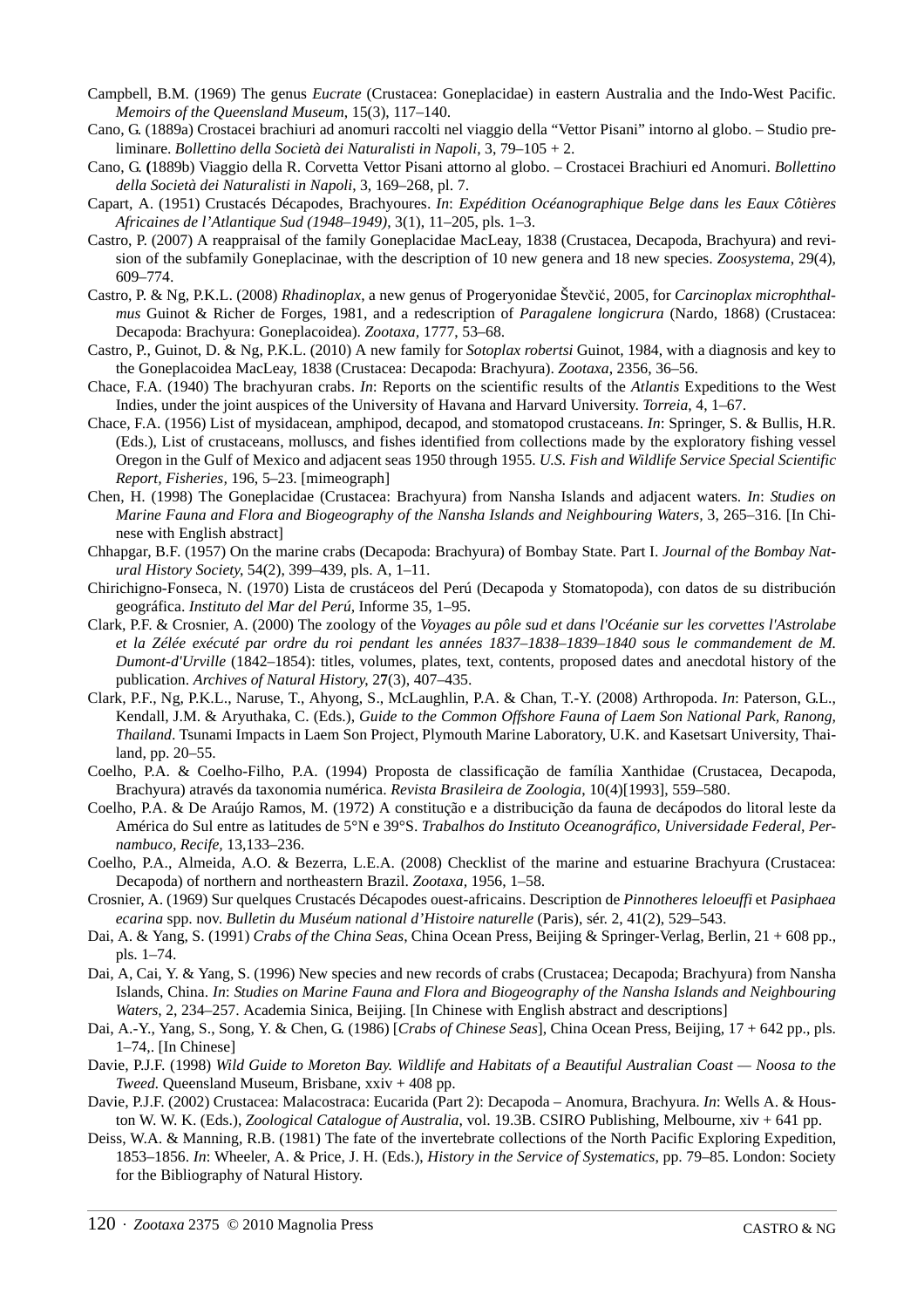- De Grave, S., Pentcheff, N.D., Ahyong, S.T., Chan, T-Y, Crandall, K.A., Dworschak, P.C., Felder, D.L., Feldmann, R.M., Fransen, C.H.J.M., Goulding, L.Y.D., Lemaitre, R., Low, M.E.Y., Martin, J.W., Ng, P.K.L., Schweitzer, C.E., Tan, S.H., Tshudy, D. & Wetzer, R. (2009) A classification of living and fossil genera of decapod crustaceans. *Raffles Bulletin of Zoology*, Supplement 21, 1–109.
- del Solar, E.M. (1970) Crustáceos braquiuros (cangrejos), anomuros y estomatópodos de las zonas nerito-pelágica y litoral de Tumbes. *Boletín de la Sociedad Geográfica de Lima*, 89, 40–48.
- del Solar C., E.M., Blancas S., F. & Mayta L., R. (1970) *Catálogo de Crustáceos del Perú*. Lima, 46 + 7 pp.
- Edmondson, C.H. (1962) Hawaiian Crustacea: Goneplacidae, Pinnotheridae, Cymopoliidae, Ocypodidae, and Gecarcinidae. *Occasional Papers of Bernice P. Bishop Museum*, 23(1), 1–27.
- Estampador, E.P. (1937) A check list of Philippine crustacean decapods. *Philippine Journal of Science*, 62, 465–559.
- Estampador, E.P. (1959) A revised checklist of Philippine crustacean decapods. *Natural and Applied Science Bulletin*, Quezon City, 17, 1–127.
- Evans, A.C. (1967) Syntypes of Decapoda described by William Stimpson and James Dana in the collections of the British Museum (Natural History). *Journal of Natural History*, 1, 399–411.
- Felder, D.L. (1973) *An Annotated Key to Crabs and Lobsters (Decapoda, Reptantia) from Coastal Waters of the Northwestern Gulf of Mexico.* Center for Wetland Resources, Louisiana State University, Sea Grant Publication LSU–SG– 73–02, vii + 103 pp.
- Forest, J. & Guinot, D. (1966) Crustacés Décapodes: Brachyoures. *In*: Campagne de la *Calypso* dans le golfe de Guinée et aux îles Principe, São Tomé et Annobon (1956), no. 16. *Annales de l'Institut Océanographique*, n.s., 44, 23–124.
- Fransen, C.H.J.M, Holthuis, L.B. & Adema, J.P.H.M. (1997) Type-catalogue of the Decapod Crustacea in the collections of the Nationaal Natuurhistorisch Museum, with appendices of pre-1900 collectors and material. *Zoologische Verhandelingen*, Leiden no. 311, xvi + 1–344.
- Galil, B.S. (1992) Eritrean decapods in the Levant. Biogeography in motion. *Bulletin de l'Institute Oceanographique* (Monaco), no. spécial, 9, 115–123.
- Galil, B, Froglia, C. & Noël, P. (2002) *CIESM Atlas of Exotic Species in the Mediterranean*. CIESM Publishers, Monaco, 192 pp.
- Garth, J.S. (1948) The Brachyura of the "Askoy" Expedition with remarks on carcinological collecting in the Panama Bight. *Bulletin of the American Museum of Natural History*, vol. 92(1), 1–66, pls. 1–8.
- Garth, J.S. (1960) Distribution and affinities of the brachyuran Crustacea. *In*: The Biogeography of Baja California and adjacent seas, Part II, Marine biotas. *Systematic Zoology*, 9(3), 105–123.
- Garth, J.S. (1961) Non-intertidal brachygnathous crabs from the west coast of tropical America, Part 2: Brachygnatha Brachyrhyncha. Eastern Pacific Expeditions of the New York Zoological Society, XLV. *Zoologica, Scientific Contributions of the New York Zoological Society*, 46(3), 133–159, pl. 1.
- Garth, J.S. (1971) Borradaile's Maldivian collections revisited. *Journal of the Marine Biological Association of India*, 11 [1969], 182–190.
- Garth, J.S. (1973) New taxa of brachyuran crabs from deep water off western Peru and Costa Rica. *Bulletin of the Southern California Academy of Sciences*, 72(1), 1–12.
- Garth, J.S. (1992) The brachyuran crabs of the Revillagigedo Islands, Colima, Mexico, with remarks on insular endemism in the eastern tropical Pacific. *Proceedings of the San Diego Society of Natural History*, 24, 1–6.
- Glassel, S. (1934) Affinities of the brachyuran fauna of the Gulf of California. *Journal of the Washington Academy of Sciences*, 24(7), 296–302.
- Griffin, D.J.G. & Campbell, B.M. (1969) The sub-littoral Goneplacidae and Pinnotheridae (Crustacea: Brachyura) of Moreton Bay. *Memoirs of the Queensland Museum*, 15(3), 141–164.
- Guinot D. (1969a) Recherches préliminaries sur les groupements naturels chez les Crustacés Décapodes Brachyoures, VII. Les Goneplacidae. *Bulletin du Muséum national d'Histoire naturelle* (Paris), sér. 2, 41, 241–265, pl. 1.
- Guinot, D. (1969b) Recherches préliminaries sur les groupements naturels chez les Crustacés Décapodes Brachyoures, VII. Les Goneplacidae (suite). *Bulletin du Muséum national d'Histoire naturelle* (Paris), sér. 2, 41(2), 507–528, pl. 2.
- Guinot D. (1969c) Recherches préliminaries sur les groupements naturels chez les Crustacés Décapodes Brachyoures, VII. Les Goneplacidae (suite et fin). *Bulletin du Muséum national d'Histoire naturelle* (Paris), sér. 2, 41, 688–724, pls. 3–5.
- Guinot, D. (1971) Recherches préliminaries sur les groupements naturels chez les Crustacés Décapodes Brachyoures, VIII. Synthèse et bibliographie. *Bulletin du Muséum national d'Histoire naturelle* (Paris), sér. 2, 42(5) [1970], 1063– 1090.
- Guinot, D. (1978) Principes d'une classification évolutive des Crustacés Décapodes. Brachyoures. *Bulletin Biologique de la France et de la Belgique*, 112(3), 211–292.
- Guinot, D. (1979) Données nouvelles sur la morphologie, la phylogenèse et la taxonomie des Crustacés Décapodes Brachyoures. *Mémoires du Muséum national d'Histoire naturelle*, Paris, (A)Zoologie, 112, 1–354, figs. 1–70, pls. 1– 27, tables 1–5.
- Guinot, D. (1989) Le genre *Carcinoplax* H. Milne Edwards, 1852 (Crustacea, Brachyura: Goneplacidae). *In*: Forest, J.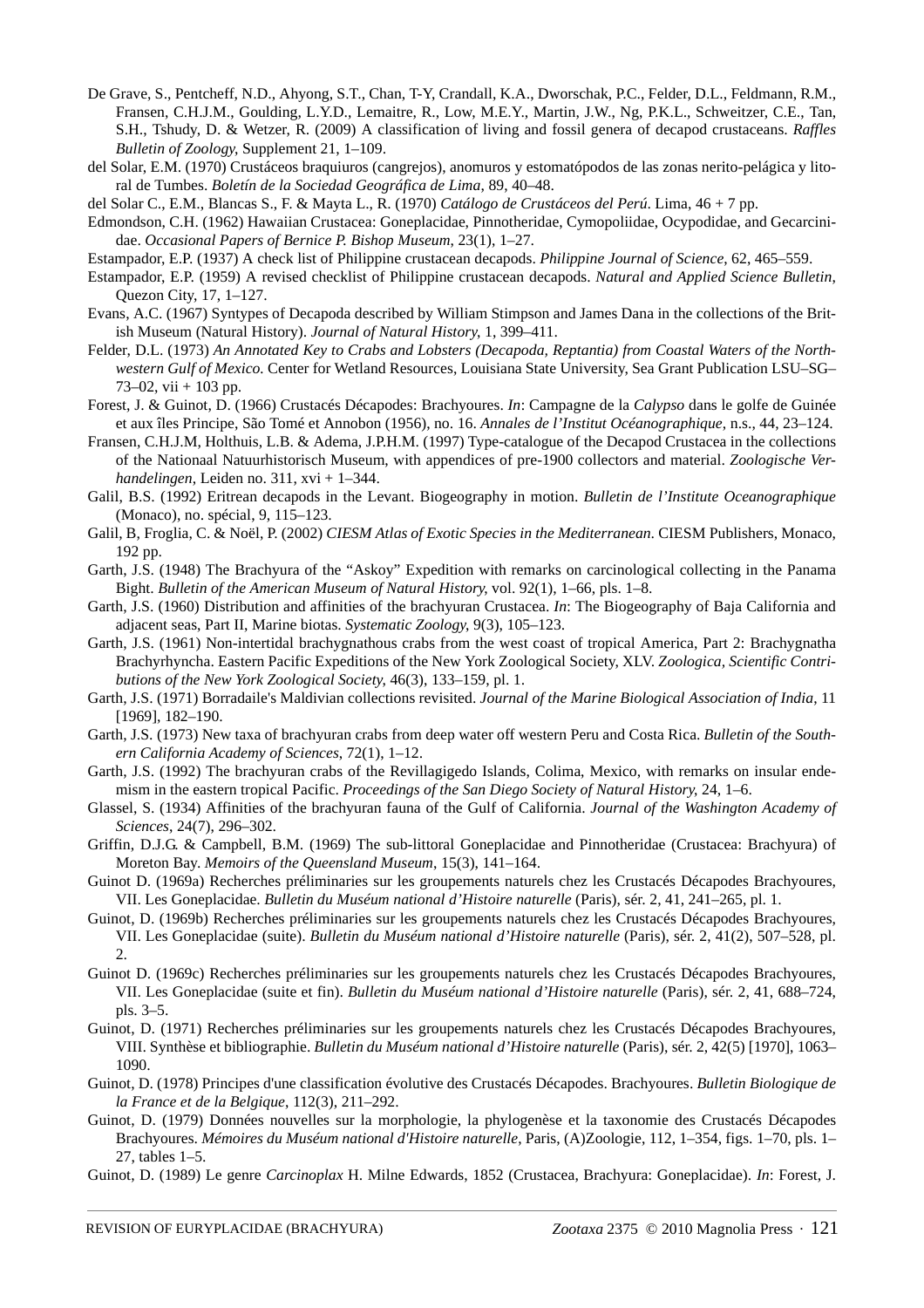(Ed.), Résultats des Campagnes MUSORSTOM, vol. 5. *Mémoires du Muséum national d'Histoire naturelle* (Paris), (A), 144, 265–345.

- Guinot, D. & Quenette, G. (2005) The spermatheca in podotreme crabs (Crustacea, Decapoda, Brachyura, Podotremata) and its phylogenetic implications. *Zoosystema*, 2(2), 267–342.
- De Haan, W. (1833–1850) Crustacea. *In*: P.F. von Siebold, *Fauna Japonica sive Descriptio Animalium, quae in Itinere per Japoniam, Jussu et Auspiciis Superiorum, qui Summum in India Batava Imperium Tenent, Suscepto, Annis 1823*–*1830 Collegit, Notis, Observationibus et Adumbrationibus Illustravit.* Leiden, i–xvii, i–xxxi, ix–xvi, 1–243, pls. A–J, L–Q, 1–55, circ. tab. 2.
- Haswell, W.A. (1882a) On some new Australian Brachyura. *Proceedings of the Linnean Society of New South Wales*, 6, 540–551.
- Haswell, W.A. (1882b) *Catalogue of the Australian Stalk- and Sessile-Eyed Crustacea.* Australian Museum, Sydney, 324 + 1 pp., pls. 1–4.
- Hendrickx, M.E. (1990) The stomatopod and decapod crustaceans collected during the GUAYTEC II cruise in the central Gulf of California, Mexico, with the description of a new species of *Plesionika* Bate (Caridea: Pandalidae). *Revista de Biología Tropical*, 38(1), 35–53.
- Hendrickx, M.E. (1992) Distribution and zoogeographic affinities of decapod crustaceans of the Gulf of California, Mexico. *Proceedings of the San Diego Society of Natural History*, 20, 1–12.
- Hendrickx, M.E. (1993a) Crustáceos decápodos del Pacífico mexicano. *In*: Salazar-Vallejo, S.I. & González, N.E. (Eds.), *Biodiversidad Marina y Costera de México.* Comisión Nacional para el Conocimento y Uso de la Biodiversidad, Universidad Nacional Autónoma de México, Ciudad de México, pp. 271–318.
- Hendrickx, M.E. (1993b) Crustáceos decápodos bentónicos del sur de Sinaloa, México. *Anales del Instituto de Biología, Universidad Nacional Autónoma de México*, 64 (1), 1–16.
- Hendrickx, M.E. (1994) *Catálogo de Crustáceos Decápodos y Estomatópodos*. Colección de Referencia, Estación Mazatlán, ICML, UNAM. Comisión Nacional para el Conocimiento y Uso de la Biodiversidad e Instituto de Ciencias del Mar y Limnología, Universidad Nacional Autónoma de México, Ciudad de México. 134 pp.
- Hendrickx, M.E. (1995) Checklist of brachyuran crabs (Crustacea: Decapoda) from the eastern tropical Pacific. *Bulletin de l'Institut Royal des Sciences Naturelles de Belgique/Bulletin van het Koninklijk Belgisch Instituut voor Natuurwetenschappen*, *Biologie,* 65, 125–150.
- Hendrickx, M.E. (1996) Habitats and biodiversity of decapod crustaceans in the SE Gulf of California, Mexico. *Revista de Biología Tropical*, 44 (2A), 603–617.
- Hernández-Ávila, I., Gómez, A., Lira, C. & Galindo, L. (2007) Benthic decapod crustaceans (Crustacea: Decapoda) of Cubagua Island, Venezuela. *Zootaxa,* 1557, 33–45.
- Holthuis, L.B. (2002) A few notes on the authors and dates of the names of Crustacea collected by the "Voyage au Pôle Sud et dans l' Océanie sur les corvettes l'astrolabe et la Zélée". *Crustaceana*, 75(3–4), 1568–5403.
- Hsueh, P.-W. & Huang, J.-F. (2002) Crabs of the family Goneplacidae (Decapoda, Brachyura) from Taiwan. *Crustaceana*, 75(2), 111–136.
- Hutchins, J. & Gomez, O. (2007) Checklist of the Crustacea collected by the Western Australian Museum/Woodside Energy Ltd. partnership to explore the Marine Biodiversity of the Dampier Archipelago, Western Australia, 1998– 2002. *In*: Jones, D.S. (Ed.), Crustaceans collected by the Western Australian Museum/Woodside Energy Ltd. Partnership to explore the Marine Biodiversity of the Dampier Archipelago, Western Australia, 1998–2002. *Records of the Western Australian Museum*, no. 73, 329–342.
- Ito, S. & Honma, Y. (2001) Crabs (Decapoda Crustacea) found in the coastal and offshore waters of Niigata Prefecture, Sea of Japan. *Cancer*, 10, 25–34. [In Japanese]
- Jacquinot, H. & Lucas, H. (1853) Crustacés. *Voyage au Pôle Sud et dans l'Océanie sur les Corvettes l'Astrolabe et la Zélée; Exécuté par Ordre du Roi Pendent les Années 1837–1838–1839–1840, Sous le Commandement de M.J. Dumont-D'Urville, Capitaine de Vaissau.* Gide et J. Baudry, Paris. *Zoologie* 3(3), 1–107; *Atlas* by Hombron, J.B. & Jacquinot, H. [1842–1854], pls. 1–9. [Dates of publication and authorship of species in Clark & Crosnier (2000) and Holthuis (2002)]
- Karasawa, H. (1997) A monograph of Cenozoic stomatopod, decapod, isopod and amphipod Crustacea from West Japan. *Monograph of the Mizunami Fossil Museum*, no. 8, 1–81, pls. 1–30.
- Karasawa, H. & Kato, H. (2003a) The phylogeny and fossil record of the Goneplacidae MacLeay (Crustacea, Decapoda, Brachyura) revisited. *Contributions to Zoology* (The Hague), 72, 147–152.
- Karasawa, H. & Kato, H. (2003b) The family Goneplacidae MacLeay, 1838 (Crustacea: Decapoda: Brachyura): systematics, phylogeny, and fossil records. *Paleontological Research*, 7(2), 129–151.
- Karasawa, H. & Schweitzer, C.E. (2004) Revision of the genus *Glyphithyreus* Reuss, 1859 (Crustacea, Decapoda, Brachyura: Xanthoidea) and recognition of a new genus. *Paleontological Research*, 8(3), 143–154.
- Karasawa, H. & Schweitzer, C.E. (2006) A new classification of the Xanthoidea *sensu lato* (Crustacea: Decapoda: Brachyura) based on phylogenetic analysis and traditional systematics and evaluation of all fossil Xanthoidea *sensu lato*. *Contributions to Zoology* (The Hague) 75, 23–73.

Kawamoto, T. & Okuno, J. (2003) *Shrimps and Crabs of Kume Island, Okinawa.* Hankyu Publications, Tokyo, 174 pp.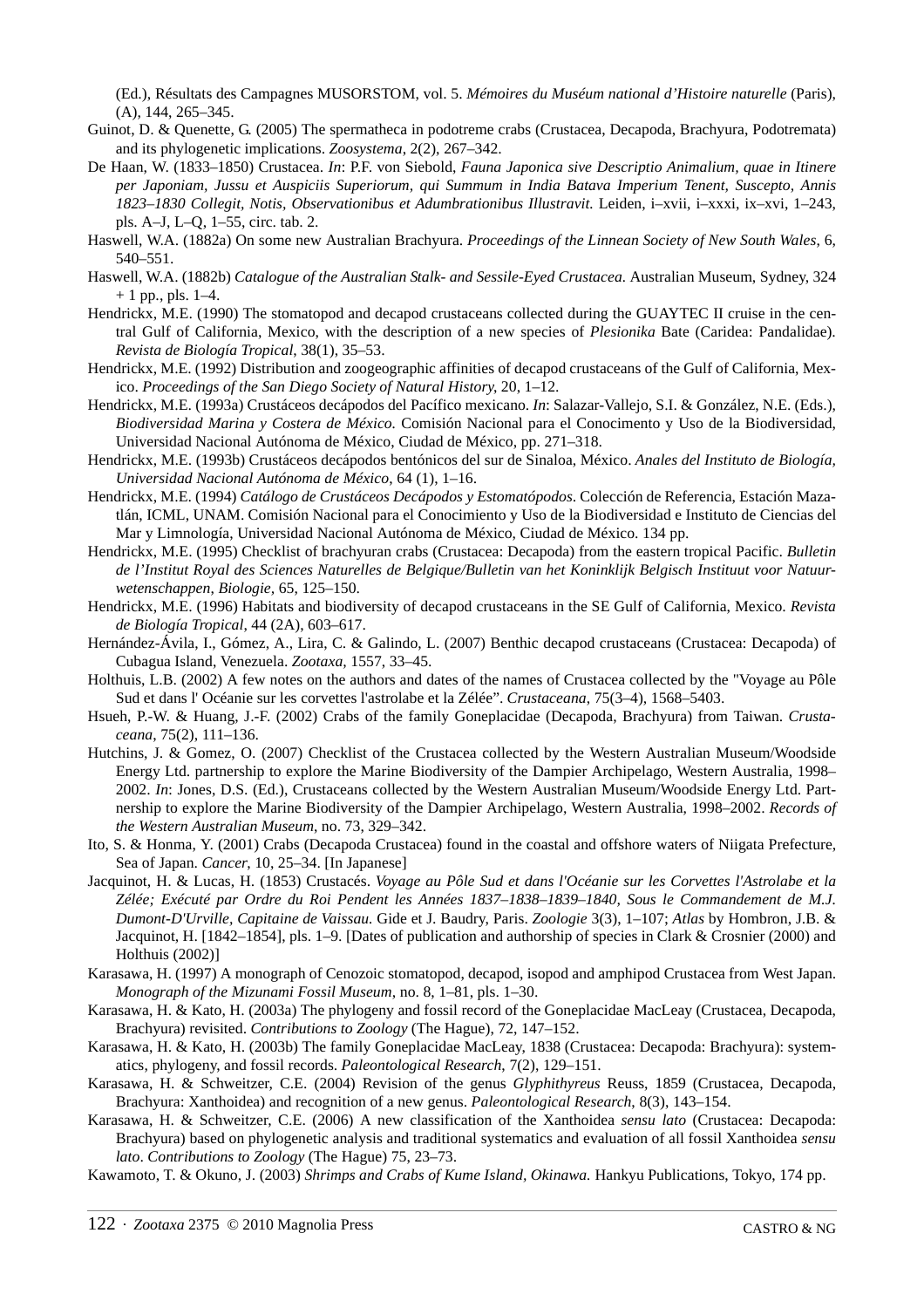- Kensley, B. (1981) On the zoogeography of Southern African decapod Crustacea, with a distributional checklist of the species. *Smithsonian Contributions to Zoology*, 338, iii + 1–64.
- Kim, H.S. (1970) A checklist of the Anomura and Brachyura (Crustacea, Decapoda) of Korea. *Seoul University Journal*, ser. B, 21, 1–29, pls. 1–5.
- Kim, H.S. (1973) Anomura Brachyura. *In*: *Illustrated Encyclopedia of Fauna & Flora of Korea*, vol. 14. Ministry of Education, Seoul, 694 pp., 112 pls. (in Korean).
- Kim, H.S. (1977) A fauna-list of the decapod crustaceans of Korea. [*Commemoration Papers for Professor M.J. Lee*], pp. 199–208.
- Kim, W. & Kim, H.H.S. (1982) Classification and geographical distribution of Korean crabs (Crustacea, Decapoda, Brachyura). *Proceedings of the College of Natural Sciences, Seoul National University*, 7 (1), 133–159.
- Kim, H.S. & Chang, C.Y. (1985) The brachyuran crabs of Cheju Island, Korea (Crustacea: Decapoda). *Korean Journal of Systematic Zoology,* 1 (1–2), 41–60.
- Lai, J.C.Y., Ng, P.K.L. & Davie, P.J.F. (in press) A revision of the *Portunus pelagicus* (Linnaeus, 1758) species complex (Crustacea: Brachyura: Portunidae), with the recognition of four species. *Raffles Bulletin of Zoology*.
- Leach, W.E. (1818) A general notice of the animals taken by Mr. John Cranch, during the expedition to explore the source of the River Zaire, Appendix IV. *In*: Tuckey, J.K. *Narrative of an Expedition to Explore the River Zaire, Usually Called the Congo, in South Africa in 1816, under the Direction of Captain J.K. Tuckey, R.N., To Which is Addded, the Journal of Professor Smith, Some General Observations on the Country and its Inhabitants, and an Appendix: Containing the Natural History of that Part of the Kingdom of Congo Through Which the Zaire Flows*, pp. 407–419, 1 pl. [1817], John, Murray, London.
- Leach, W.E. (1814) Crustaceology. *In*: Brewster, D. (Ed.), *The Edinburgh Encyclopaedia*, 7(2), 383–437, pl. 221.
- Leach, W.E. (1815) A tabular view of the external characters of four classes of animals, which Linné arranged under Insecta; with the distribution of the genera composing three of these classes into orders, etc. and descriptions of several new genera and species. *Transactions of the Linnean Society of London*, 11, 306–400.
- Leach, W.E. (1816a) Annulosa. *In: Supplement to the 4<sup>th</sup>*, 5<sup>th</sup>, 6<sup>th</sup> editions of Encyclopaedia Britannica, 1, 401–453, pls. 20–26.
- Leach, W.E. (1816b) *Malacostraca Podophthalmata Britanniae, or Description of Such British Species of the Linnean genus Cancer as have their Eyes Elevated on Footstalks. Illustrated with Coloured Figures of All the Species by James Sowerby.* Meredith, London [published 1815–1875], pls. 1–45, B.
- Lemaitre, R. & Álvarez-León, R. (1992) Crustáceos decápodos del Pacífico colombiano: lista de especies y consideraciones zoogeográficas. *Anales del Instituto de Investigaciones Marinas de Punta de Betín*, 21, 33–76.
- Lemaitre, R., García-Gómez, J., Von Sternberg, R. & Campos, N.H. (2001) A new genus and a new species of crab of family Goneplacidae MacLeay, 1838 (Crustacea: Decapoda: Brachyura) from the tropical western Atlantic. *Proceedings of the Biological Society of Washington*, 114(4), 951–963.
- McCulloch, A.R. (1908) Studies in Australian Crustacea, no. 1. *Records of the Australian Museum*, 7(1), 51–59, pl. 12.
- McCulloch, A.R. (1909) Studies in Australian Crustacea, no. 2. *Records of the Australian Museum*, 7(4), 305–314, pls. 88, 89.
- McLaughlin, P.A., Camp, D.K., Angel, M.V., Bousfield, E.L., Brunel, P., Brusca, R.C., Cadien, D., Cohen, A.C., Conlan, K., Eldredge, L.G., Felder, D.L., Goy, J.W., Haney, T., Hann, B., Heard, R.W., Hendrickx, E.A., Hobbs, H.H., Holsinger, J.R., Kensley, B., Laubitz, D.R., LeCroy, S.E., Lemaitre, R., Maddocks, R.F., Martin, J.W., Nikkelsen, P., Nelson, E., Newman, W.A., Overstreet, R.M., Poly, W.J., Price, W.W., Reid, J.W., Robertson, A., Rogers, D.C., Ross, A., Schotte, M., Schram, F.R., Shih, C.-T., Watling, L., Wilson, G.D.F. & Turgeon, D.D. (2005) Common and scientific names of aquatic invertebrates from the United States and Canada: Crustaceans. American Fisheries Society, Special Publication 31, xiii + 545 pp., Bethesda, Maryland.
- De Man, J.G. (1887–1888) Report on the podophthalmous Crustacea of the Mergui Archipelago, collected for the Trustees of the Indian Museum, Calcutta, by Dr. John Anderson, F.R.S., Superintendent of the Museum, *Journal of the Linnean Society, Zoology* 22, 1–312, pls. 1–19 [pp. 1–128 published in 1887; pp. 129–312 in 1888].
- Manning, R.B. (1993) The scientific contributions of William Stimpson, an early American naturalist and taxonomist. *In*: Truesdale, F. (Ed.), *History of Carcinology*, A.A. Balkema, Rotterdam, Brookfield, pp. 109–117.
- Manning, R.B. & Holthuis, L.B. (1981) West African Brachyuran crabs (Crustacea: Decapoda). *Smithsonian Contributions to Zoology* no. 306, xii + 379 pp.
- Manning, R.B. & Reed, K.J. (2006) Decapod crustaceans deposited in the Zoological Museum of Copenhagen by William Stimpson in 1859. *Raffles Bulletin of Zoology*, 54(2), 283–293.
- Miers, E.J. (1879) On a collection of Crustacea made by Capt. H.C. St. John, R.N., in the Corean and Japanese Seas. *Proceedings of the Zoological Society of London*, 1879, 18–61, pls. 1–3.
- Miers, E.J. (1881) On a collection of Crustacea made by Baron Hermann-Maltzam [sic] at Goree Island, Senegambia. *Annals and Magazine of Natural History*, ser. 5, 8, 204–220, 259–281, 364–377, pls. 13–16.
- Miers, E.J. (1884) Crustacea. *In*: *Report of the Zoological Collections Made in the Indo-Pacific Ocean during the Voyage of H.M.S. `Alert' 1881–2.* Part I. The collections from Melanesia, pp. 178–322, pls. 18–32, British Museum, London.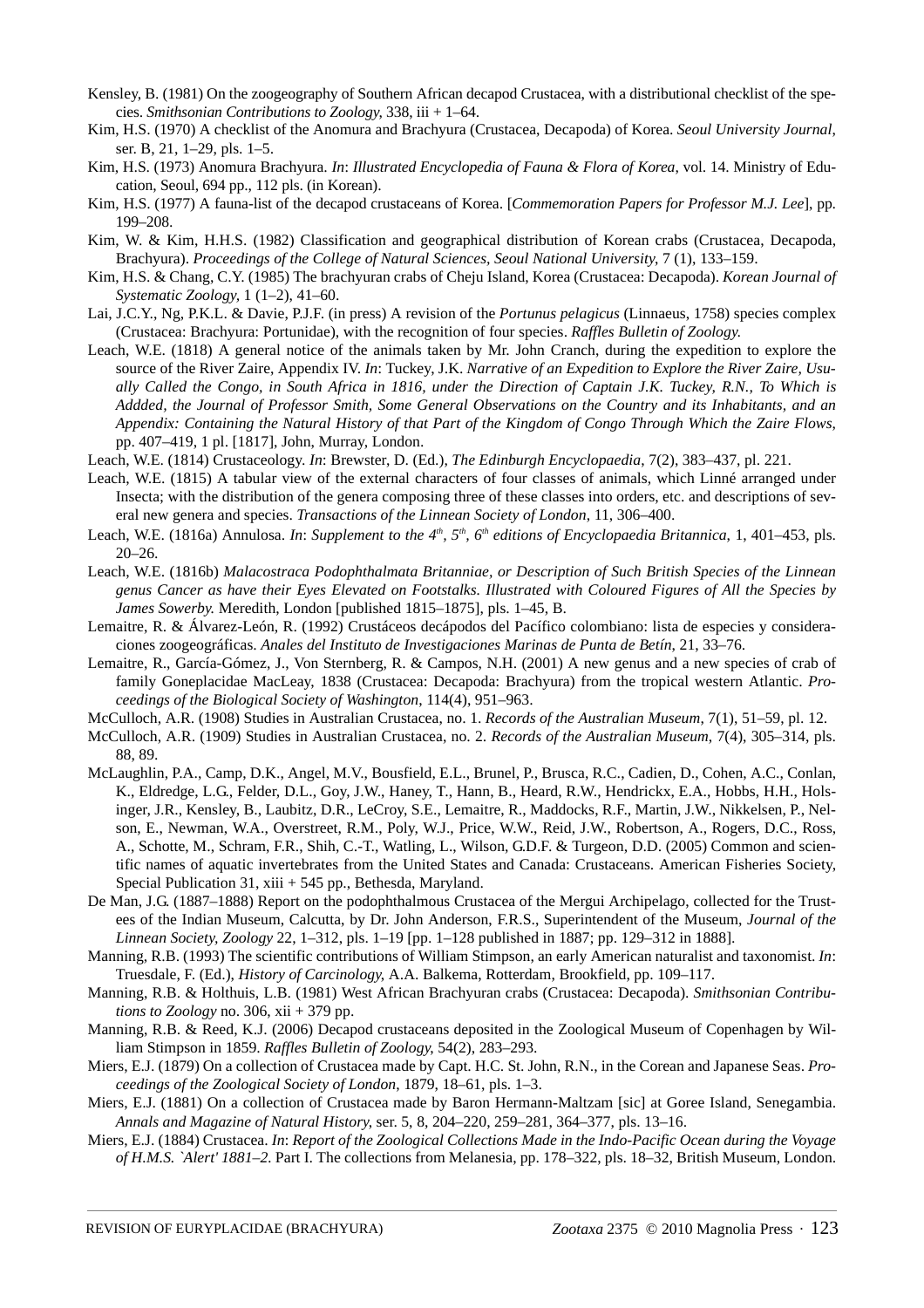- Miers, E.J. (1886) Report on the Brachyura collected by H.M.S. Challenger during the years 1873–76. *In*: *Report on the Scientific Results of the Voyage of H.M.S. Challenger During the Years 1873–76 Under the Command of Captain George S. Nares, R.N., F.R.S. and the Late Captain Frank Tourle Thompson, R.N.*, Zoology 17 (49), L + 1–362, pls. 1–29. HMSO, London, Edinburgh and Dublin.
- Milne-Edwards, A. (1873) Groupe des cyclometopes. Portuniens. Recherches sur la faune carcinologique de la Nouvelle-Calédonie, deuxième partie. *Nouvelles Archives du Muséum d'Histoire Naturelle de Paris*, 9, 155–352, pls. 4– 18.
- Milne-Edwards, A. (1880a) Étude sur les xiphosures et les crustacés de la région mexicaine. *In*: *Mission Scientifique au Mexique et dans l'Amérique Centrale, Recherches Zoologiques pour Servir à l'Histoire de la Faune de l'Amérique Centrale et du Mexique*, part 5[1873–1881], 1–368, pls. 1–61. Paris, Imprimérie Nationale.
- Milne-Edwards, A. (1880b) Études préliminaires sur les crustacés, 1ere partie. *In*: Reports on the results of dredging under the supervision of Alexander Agassiz, in the Gulf of Mexico, and in the Caribbean Sea, 1877, '78, '79, by the U.S. Coast Survey Steamer "Blake", Lieut.-Commander C.D. Sigsbee, U.S.N., and Commander J.R. Bartlett, U.S.N., commanding, VIII. *Bulletin of the Museum of Comparative Zoology at Harvard College*, 8, 1–68, pls. 1, 2.
- Milne-Edwards, A. & Bouvier, E.-L. (1923) Les porcellanides et des brachyoures. *In*: Reports on the results of dredging, under the supervision of Alexander Agassiz, in the Gulf of Mexico (1877–78), in the Caribbean Sea (1878–79), and along the Atlantic coast of the United States (1880), by the U.S. Coast Survey Steamer "Blake", Lieut.-Comm. C.D. Sigsbee, U.S.N., and Commander J.R. Bartlett, U.S.N., commanding, XLVII. *Memoirs of the Museum of Comparative Zoölogy at Harvard College*, 47(4), 281–395, pls. 1–12.
- Milne Edwards, H. (1852–1853) Observations sur les affinités zoologiques et la classification naturelle des crustacés. *Annales des Sciences Naturelles, Zoologie*, sér. 3, 18,109–166, pl. 3, 4. [second part in *Annales des Sciences Naturelles, Zoologie*, 20, 163–228, pl. 6–11 (1853)]
- Minemizu, R. (2000) [Marine decapod and stomatopod crustaceans mainly from Japan]. Bun-Ichi Sogo Shuppan, Tokyo, 344 pp. [In Japanese].
- Miyake, S. (1961) Decapod Crustacea. *Fauna and Flora of the Sea Around the Amakusa Marine Biological Laboratory*, part 2. Amakusa Marine Biological Laboratory, Tomioka, Japan, 30 pp.
- Miyake, S. (1991) Brachyura (Crabs). *In*: *Japanese Crustacean Decapods and Stomatopods in Color*. Osaka, Hoikusha, vol. 2, viii + 277 pp., pls. 1–64. [In Japanese; first edition in 1983, second printing in 1991]
- Miyake, S., Sakai, K. & Nishikawa, S. (1962) A fauna-list of the decapod Crustacea from the coasts washed by the Tsushima warm current. *Records of Oceanographic Works in Japan*, n.s., special no. 6, 121–131.
- Monod, T. (1933) Sur quelques Crustacés de l'Afrique Occidentale (liste des Décapodes mauritaniens et des Xanthidés oust-africains). *Bulletin du Comité d'Études Historiques et Scientifiques de l'Afrique Occidental Francaise* 15(2– 3)[1932], 456–548.
- Monod, T. (1956) Hippidea et Brachyura ouest-africains. *Memoires de l'Institut Français d'Afrique Noire*, no. 45, 1–674.
- Montgomery, S.K. (1931) Report on the Crustacea Brachyura of the Percy Sladen Trust Expedition to the Abrolhos Islands under the leadership of Prof. W. Dakin, in 1913 along with other crabs from the Western Australia. *Journal of the Linnean Society of London* (Zoology), 37, 405–465, pls. 24–30.
- Muraoka, K. (1998) Catalogue of the brachyuran and anomuran crabs donated by Prof. Dr. Tune Sakai to the Kanagawa Prefectural Museum. *Catalogue of the Collection in the Kanagawa Prefectural Museum of Natural History*, (11), 5– 67, unnumbered figs, pls. 1–16.
- Naderloo, R. & Sari, A. (2007) Subtidal crabs of the Iranian coast of the Persian Gulf: New collections and biogeographic considerations. *Aquatic Ecosystem Health & Management*, 10(3), 341–349.
- Naiyanetr, P. (1998) *Checklist of Crustacean Fauna in Thailand* (*Decapoda, Stomatopoda, Anostraca, Myodocopa and Isopoda*). Office of Environmental Policy and Planning, Bangkok, 161 pp.
- Naiyanetr, P. (2007) *Checklist of Crustacean Fauna in Thailand* (*Decapoda, Stomatopoda, Anostraca, Myodocopa and Isopoda*). Office of Natural Resources and Environmental Policy and Planning, Bangkok, 196 pp.
- Ng, P.K.L. (1987) A revision of the genus *Rhizopa* Stimpson, 1858, and the status of the Rhizopinae Stimpson, 1858 (Crustacea, Decapoda, Brachyura). The Indo-Pacific Pilumnidae II. *Indo-Malayan Zoology*, 4, 69–111.
- Ng, P.K.L. (1998) Crabs. *In*: Carpenter, K.E. & Niem, V.H. (Eds.), Cephalopods, crustaceans, holothurians and sharks, pp. 1045–1155. *The living Marine Resources of the Western Central Pacific,* vol. 2. FAO species identification guide for Fishery Purposes. FAO, Rome.
- Ng, P.K.L. & Castro, P. (2007) On a new genus and species of euryplacid crab (Crustacea: Decapoda: Brachyura: Goneplacoidea) from the Philippines. *Zootaxa,* 1549, 43–53.
- Ng, P.K.L. & Chan, T.-Y. (2000) Note on *Mathildella serrata* (Sakai, 1974) (Crustacea: Decapoda: Brachyura: Goneplacidae) from deep waters in Taiwan. Proceedings of the International Symposium on Marine Biology in Taiwan – Crustacean and Zooplankton Taxonomy, Ecology and Living Resources, 26–27 May, 1998, Taiwan. *National Taiwan Museum Special Publication Series*, no. 10, 149–153.
- Ng, P.K.L. & Chen, H.-L. (2004) On a new genus and new species of xanthid crab (Crustacea, Decapoda, Brachyura, Xanthinae) from the South China Sea, with notes on the genus *Liagore* De Haan, 1833. *Journal of Natural History*, 38(18), 2345–2360.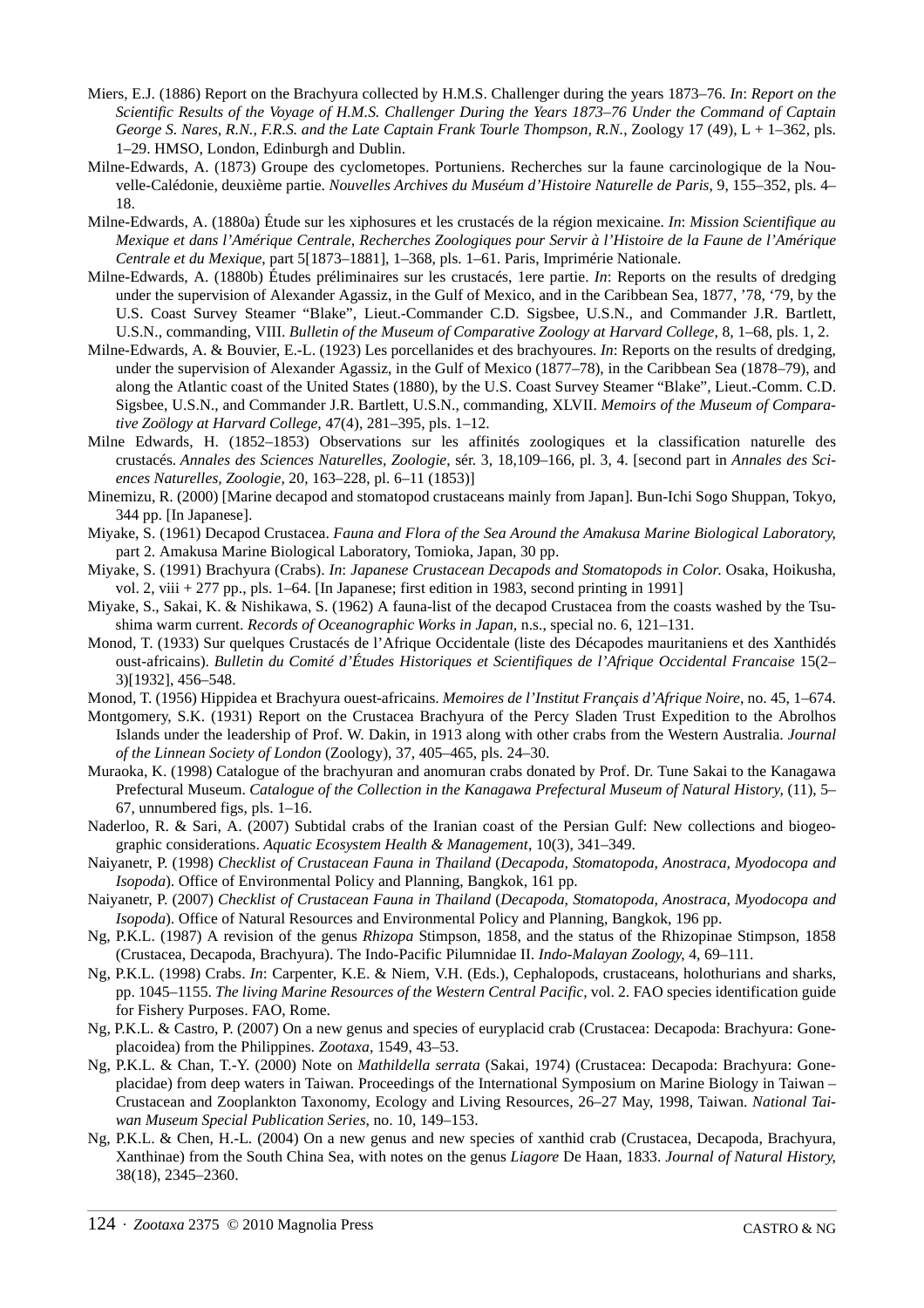- Ng, P.K.L. & Clark, P.F. (in press) The identity of *Euryplax bevisi* Stebbing, 1921 (Decapoda, Brachyura). *Crustaceana Monographs*.
- Ng, P.K.L. & Davie, P.J.F. (2002) A checklist of the brachyuran crabs of Phuket and Western Thailand. *In*: Bruce, N.L., Berggren, M. & Bussawarit, S. (Eds.), *Biodiversity of Crustacea of the Andaman Sea*, Proceedings of the International Workshop on the Biodiversity of Crustacea in the Andaman Sea, Phuket Marine Biological Center, 29 November – 20 December 1998. *Phuket Marine Biological Center Special Publication*, 23(2), 369–384.
- Ng, P.K.L., Guinot, D. & Davie, P. (2008) An annotated checklist of extant brachyuran crabs of the world. Systema Brachyurorum, Part I. *Raffles Bulletin of Zoology*, Supplement 17, 1–286.
- Ng, P.K.L., Lai, J.C.Y. & Aungtonya, C. (2002) The box and moon crabs of Thailand, with description of a new species of *Calappa* (Crustacea: Brachyura: Calappidae, Matutidae). *Phuket Marine Biological Center Special Publication*, 23(2), 341–360.
- Ng, P.K.L. & Liao, L.M. (2002) On a new species of *Euryozius* Miers, 1886 (Crustacea: Decapoda: Brachyura: Pseudoziidae) from the Philippines, with notes on the taxonomy of the genus. *Proceedings of the Biological Society of Washington*, 115(3), 585–593.
- Ng, P.K.L. & Manuel-Santos, M. (2007) Establishment of the Vultocinidae, a new family for an unusual new genus and new species of Indo-West Pacific crab (Crustacea: Decapoda: Brachyura: Goneplacoidea), with comments on the taxonomy of the Goneplacidae. *Zootaxa,* 1158, 39–68.
- Ng, P.K.L., Mendoza, J.C.E. & Manuel-Santos, M. (2009) Tangle net fishing, an indigenous method used in Balicasag Island, central Philippines. *Raffles Bulletin of Zoology*, Supplement 20, 39–46.
- Ng, P.K.L., Wang, C.-H., Ho, P.-H. & Shih, H.T. (2001) An annotated checklist of brachyuran crabs from Taiwan (Crustacea: Decapoda). *National Taiwan Museum Special Publication Series*, no. 11, 1–86.
- Nobili, G. (1903) Crostacei di Singapore. *Bolletino dei Musei di Zoologia ed Anatomia Comparata della R. Università di Torino*, 18(455), 1–39, 1 pl.
- Nobili, G. (1906a) Crustacés décapodes et stomatopodes. Mission J. Bonnier et Ch. Pérez (Golfe Persique 1901). *Bulletin Scientifique de la France et de la Belgique*, 40, 13–159, pls. 2–7.
- Nobili, G. (1906b) Faune carcinologique de la mer Rouge. Décapodes et stomatopodes. *Annales des Sciences Naturelles, Zoologie*, sér. 9, 4,1–347, pls. 1–11.
- Odhner, T. (1923) Marine Crustacea Podophthalmata aus Angola und Südafrika gesammelt von H. Skoog 1912. *Göteborgs K. Vetenskaps- och Vitterhets-samhälles Handlingar*, ser. 4, 27(5), 1–39, pls. 1, 2.
- Ortmann, A. (1893) Die Decapoden-Krebse des Strassburger Museums, mit besonderer Berucksichtigung der von Heern Dr. Doderlein bei Japan und bei den Liu-Kiu-Inseln gesammelten und zur Zeit im Strassburger Museum aufbewahrten Formen. *Zoologische Jahrbücher, Abtheilung für Systematik, Geographie und Biologie der Thiere,* 7, 411–495, pl. 17.
- Ortmann, A. (1894) Abtheilung: Brachyura (Brachyura genuina Boas), III. Unterabtheilung: Cancroidea, 2. Section: Cancrinea, 2. Gruppe: Cyclometopa. Die Decapoden-Krebse des Strassburger Museums, mit besonderer Berücksichtigung der von Herrn Dr. Döderlein bei Japan und bei den Liu-Kiu-Inseln gesammelten und zur Zeit im Strassburger Museum aufbewahrten Formen. VII. Theil. *Zoologische Jahrbücher, Abtheilung für Systematik, Geographie und Biologie der Thiere,* 7, 683–772, pl. 23.
- Parisi, B. (1918) I decapodi giapponesi del Museo di Milano, VI. Catometopa e Paguridea. *Atti della Società Italiana di Scienze Naturali e del Museo Civico di Storia Naturale in Milano* 57, 90–115, pls. 11–13.
- Paulmiere, G. (1993) Crustacés profonds capturés aux casiers aux Antilles Françaises. *Rapports IFREMER*, 34 pp., pls. 1–34.
- Paulmiere, G. & Gervain, P. (1994) Pêches expérimentales des crustacés profonds dans les eaux de la Martinique (Pandalidae, Nephropidae). Prospections, rendements et biologie des espèces. *Rapports IFREMER*, 44 pp., figs. 1–39.
- Pennant, T. (1777) Crustacea, Mollusca, Testacea. *British Zoology*, edition 4, 4, viii + 136 pp., pls. 1–93, B. White, London.
- Pequegnat, W.E. (1970) Deep-water brachyuran crabs. *In*: Pequegnat, W.E. & Chace, F.A. (Eds.), Contributions to the biology of Gulf of Mexico. *Texas A&M University Oceanographic Studies*, 1, 171–204.
- Poore, G.C.B., McCallum, A.W. & Taylor, J. (2008) Decapod Crustacea of the continental margin of southwestern and central Western Australia: preliminary identifications of 524 species from FRV *Southern Surveyor* voyage SS10- 2005. *Museum Victoria Science Report*, 11, 1–106.
- Poupin, J. (1994) Faune marine profonde des Antilles françaises. Récoltes du navire *Polka* faites en 1993. *Etudes et Thèses* [1], 1–79, pls. 1–5.
- Powers, L.W. (1977) A catalog and bibliography to the crabs (Brachyura) of the Gulf of Mexico. *Contributions in Marine Science* [University of Texas Marine Science Institute], 20 suppl., 1–190.
- Rajkumar, M., Vasagam K.K.P., Li, X. & Sun, J. (2009) First record of marine crab, *Eucrate alcocki* Serène, in Serène and Lohavanijaya, 1973 (Crustacea, Decapoda, Brachyura, Euryplacidae) from India. *Chinese Journal of Oceanology and Limnology*, 27(4), 832–834.
- Rathbun, M.J. (1893) Descriptions of new genera and species of crabs from the west coast of North America and the Sandwich Islands. Scientific Results of Explorations by the U.S. Fish Commission steamer Albatross, no. XXIV.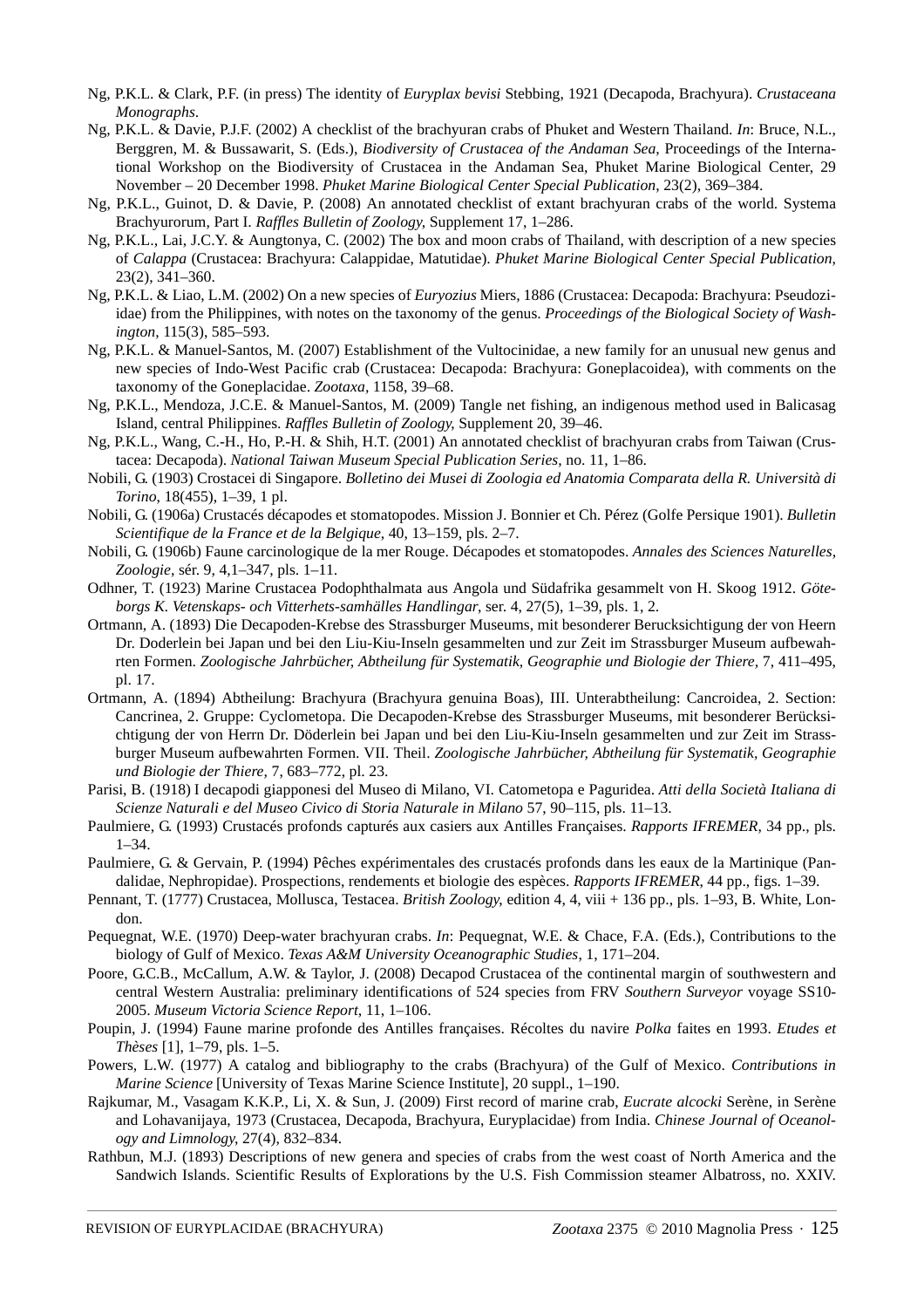*Proceedings of the U.S. National Museum*, 16, 223–260.

- Rathbun, M.J. (1898a) The Brachyura of the Biological Expedition to the Florida Keys and the Bahamas in 1893. *Bulletin from the Laboratories of Natural History of the State University of Iowa*, 4, 250–294, pls. 1–9.
- Rathbun, M.J. (1902) Crabs from the Maldive Islands. *Bulletin of the Museum of Comparative Zoology, Harvard College*, 39(5), 123–138, pl. 1.
- Rathbun, M.J. (1903) Japanese stalk-eyed crustaceans. *Proceedings of the Unites States National Museum*, 26(1307), 23–55.
- Rathbun, M.J. (1906) The Brachyura and Macrura of the Hawaiian Islands. *United States Fish Commission Bulletin*, 1903 (3), 827–930, i–viii, pls. 1–24.
- Rathbun, M.J. (1910) Brachyura. The Danish Expedition to Siam 1899–1900, V. *Kongelige Danske Videnskabernes Selskabs Skrifter*, *Copenhagen*, 7 Raekke, 5 (4), 301–368, pls. 1, 2, map.
- Rathbun, M.J. (1911) Marine Brachyura. The Percy Sladen Trust Expedition to the Indian Ocean in 1905, under the leadership of Mr. J. Stanley Gardiner, vol. 3, no. 11. *Transactions of the Linnean Society of London*, ser. 2, 14 (2), 191– 261, pls. 15–20.
- Rathbun, M.J. (1914a) New genera and species of American brachyrhynchous crabs. *Proceedings of the United States National Museum*, 47(2047), 117–129, pls. 1–10.
- Rathbun, M.J. (1914b) A new genus and some new species of crabs of the family Goneplacidae. Scientific Results of the Philippine cruise of the Fisheries Streamer "Albatross", 1907–1910 — No. 32. *Proceedings of the United States National Museum*, 48(2067), 137–154.
- Rathbun, M.J. (1918) The grapsoid crabs of America. *Bulletin of the United States National Museum*, 97, xxii + 461, pls. 1–161.
- Rathbun, M.J. (1933) Brachyuran crabs of Porto Rico and the Virgin Islands. *Scientific Survey of Porto Rico and the Virgin Islands*, vol. 15, part 1. New York Academy of Sciences, N.Y.
- Retamal, M.A. (2004) Decápodos de las islas oceánicas chilenas: Pascua y Salas y Gómez. *Ciencia y Tecnología del Mar*, *Chile Oceanographía*, 27(2), 55–68.
- Rikuta, T. (1991) [Brachyuran crabs of Toyama Bay and the western part of Niigata Prefecture]. *Cancer*, 1, 17–25 [In Japanese]
- Rodríguez, G. & Suárez, H. (2001). Anthropogenic dispersal of decapod crustaceans in aquatic environments. *Interciencia*, 26(7), 282–288.
- Sakai, T. (1934) Brachyura from the coast of Kyusyu, Japan. *Science Reports of the Tokyo Bunrika Daigaku*, sect. B, 1(1–25), 281–330, pls. 17–19.
- Sakai, T. (1935) *Crabs of Japan, 66 Plates in Life Colours with Descriptions*. Sanseido, Tokyo, x + 239 + 12 [literature  $cited$  + 27 [bibliography and index] pp., pls. 1–66, [in Japanese].
- Sakai, T. (1939) *Studies on the Crabs of Japan. Brachygnatha, Brachyrhyncha, IV*. Yokendo, Tokyo, 365–741 + 1–23 [index] pp., pls. 42–111.
- Sakai, T. (1940) Bio-geographic review on the distribution of crabs in Japanese waters. *Records of Oceanographic Works in Japan*, 11(1), 27–63.
- Sakai, T. (1956) [*Crabs*]*,* 224 + 60 pp. Saito Press, Tokyo. [In Japanese]
- Sakai, T. (1965) *The Crabs of Sagami Bay Collected by His Majesty the Emperor of Japan*. Maruzen, Tokyo, xvi + 206 [English text] + 92 [Japanese text] + 32 [bibliography  $\&$  indices] pp., pls. 1–100, 1 map.
- Sakai, T. (1969) Two new genera and twenty-two new species of crabs from Japan. *Proceedings of the Biological Society of Washington*, 82, 243–280.
- Sakai, T. (1974) Notes from the carcinological fauna of Japan (V). *Researches on Crustacea* (Tokyo), no. 6, 86–102, 1 frontispiece.
- Sakai, T. (1976) *Crabs of Japan and the Adjacent Seas*. Kodansha, Tokyo, vol. 1 [English text], xxix + 773 pp., figs. 1–379, maps 1–3; vol. 2 [Japanese text], 461 pp., figs. 1, 2; vol. 3 [plates], 16 pp. + pls. 1–251.
- Sankarankutty, C. (1966) On Decapoda Brachyura from the Gulf of Manaar and Palk Bay. *In*: *Proceedings of the Symposium on Crustacea Held at Ernakulam from January 12 to 15 1965, part 1*. Marine Biological Association of India, Mandapam Camp, pp. 347–362.
- Secretan, S. (1998) The sella turcica of crabs and the endophragmal system of decapods. *Journal of Natural History*, *London*, 32, 1753–1767.
- Serène, R. (1968) The Brachyura of the Indo-West Pacific region. *In*: *Prodromus for a Check List of the Non-Planctonic Marine Fauna of South East Asia*, UNESCO, Singapore National Academy of Science, Special Publication 1, Fauna III Cc3, 33–118.
- Serène, R. (1971) Observations préliminaries sur des Brachyoures nouveaux ou mal connus du sud-est asiatique (Crustacea Decapoda). *Bulletin du Muséum national d'Histoire naturelle* (Paris), sér. 2, 42(5) [1970], 903–918, pls. 1–6.
- Serène, R. & Lohavanijaya, P. (1973) The Brachyura (Crustacea: Decapoda) collected by the Naga Expedition, including a review of the Homolidae. *In*: Brinton E., Newman, W.A. & Wooster, W.S. (Eds.), *Scientific Results of Marine Investigations of the South China Sea and the Gulf of Thailand, 1959–1961*. *Naga Report* 4 (4), 1–187.
- Serène, R., Rohimohtarto, K. & Moosa, M.K. (1974) The Hippidea and Brachyura collected by the Rumphius Expedition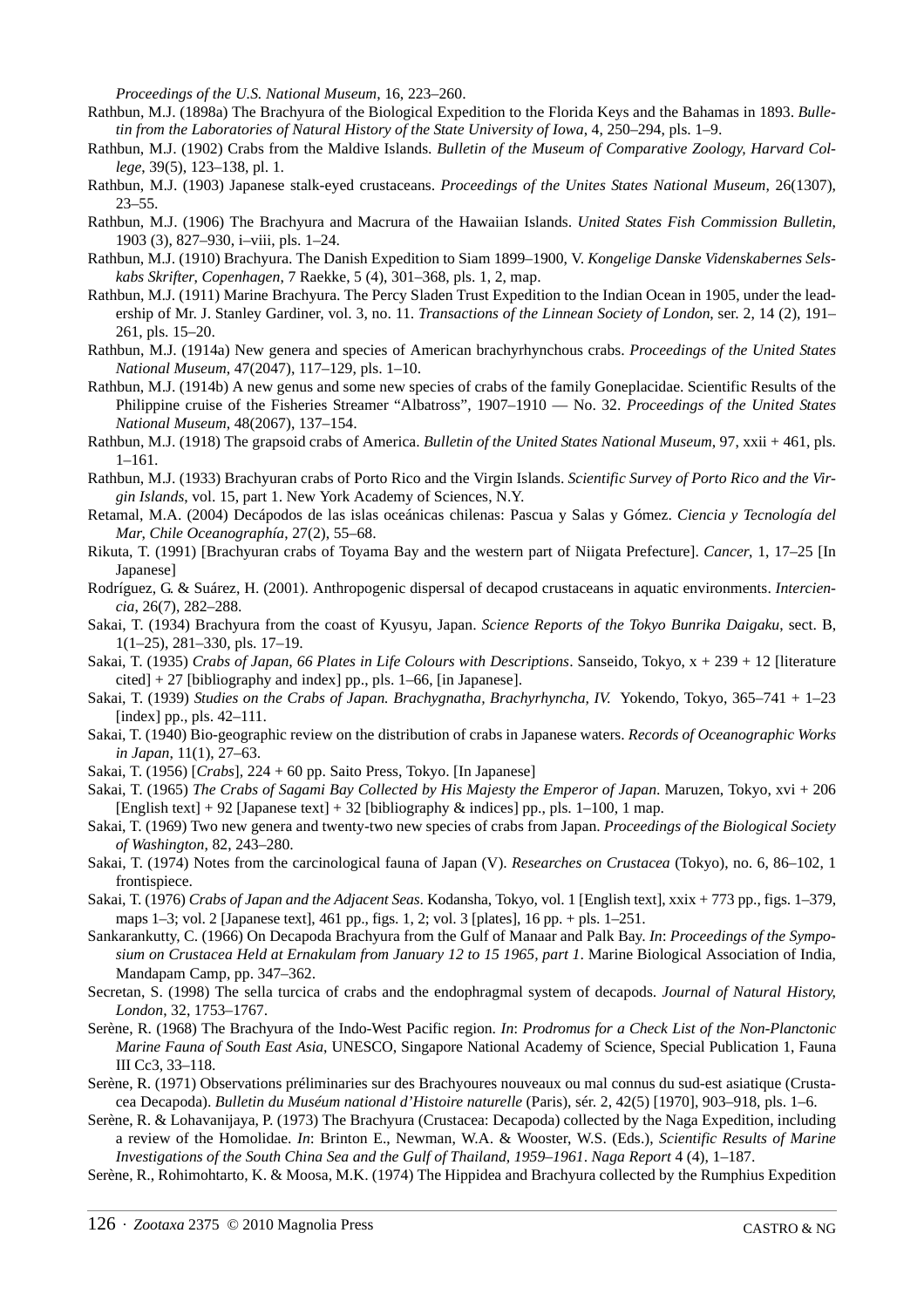1. *Oseanologi di Indonesia*, 1, 17–26.

- Serène, R. & Soh, C.L. (1976) Brachyura collected during the Thai-Danish Expedition (1966). *Research Bulletin Phuket Marine Biological Center* (Thailand), 12, 1–37, figs. 1–28, pls. 1–7.
- Serène, R. & Vadon, C. (1981) Crustacés Decapodes: Brachyoures. Liste préliminaire, description de formes nouvelles et remarques taxonomiques. *In*: Résultats des Campagnes MUSORSTOM. I. Philippines (18–28 mars 1976), vol. 1. *Mémoires ORSTOM* 91, 117–140.
- Shen, C.-J. (1932) The brachyuran Crustacea of North China. *Zoologica Sinica,* ser. A, 9(10), i–x, 1–320, pls. 1–10.
- Shen, C.-J. (1937) On some account of the crabs of North China. *Bulletin of the Fan Memorial Institute of Biology* (Zoology), 7(5), 167–185.
- Shen, Y.L. & Jeng, M.S. (2005) *Crabs of Penghu.* Fisheries Research Institute, Special Publication no. 7, vi + 239 pp.
- Smith, S.I. (1870) Ocypodoidea: Notes on American Crustacea, No. 1. *Transactions of the Connecticut Academy of Arts and Sciences*, 2, 113–176, pls. 2–5.
- Soto, L.A. (1980) Decapod Crustacea shelf-fauna of the Northeastern Gulf of Mexico. *Anales del Instituto de Ciencias del Mar y Limnología, Universidad Nacional Autónoma de México*, 7(2), 79–110.
- Soto, L.A. (1985) Distributional patterns of deep-water brachyuran crabs in the Straits of Florida. *Journal of Crustacean Biology*, 5(3), 480–499.
- Soto, L.A. (1986) Deep-water brachyuran crabs of the Straits of Florida (Crustacea, Decapoda). *Anales del Instituto de Ciencias del Mar y Limnología, Universidad Nacional Autónoma de México*, 13(1), 1–68.
- Soto, L.A. (1991) Faunal zonation of the deep-water brachyuran crabs in the Straits of Florida. *Bulletin of Marine Science*, 49(1–2), 623–637.
- Spivak, E.D. (1997) Los crustáceos decápodos del Atlántico sudoccidental (25°–55°S): distribución y ciclos de vida. *Investigaciones Marinas* (Valparaíso), 25, 69–91.
- Springthorpe, R.T. & Lowry, J.K. (1994) Catalogue of crustacean type specimens in the Australian Museum: Malacostraca. *Technical Reports of the Australian Museum*, no. 11, 1–134.
- Stebbing, T.R.R. (1920a) South African Crustacea (Part X of South African Crustacea, *Marine Investigations in South Africa*). *Annals of the South African Museum*, 17(4), 231–272, pls. 18–27 (98–107 of South African Crustacea).
- Stebbing, T.R.R. (1920b) The Malacostraca of Durban Bay. *Annals of the Durban Museum*, 2(6), 263–278, pls. 28–32.
- Stebbing T.R.R. (1921a) Some Crustacea of Natal. *Annals of the Durban Museum*, 3(1), 12–26, pls. 1–5.
- Stebbing, T.R.R. (1921b) South African Crustacea (Part XI of South African Crustacea, *Marine Investigations in South Africa*). *Annals of the South African Museum*, 18(4), 453–468, pls. 13–20 (108–115 of South African Crustacea).
- Stephensen, K. (1946) The Brachyura of the Iranian Gulf. With an appendix: The male pleopoda of the Brachyura. *In:* Jessen, K. & Spärck, R. (Eds.), *Danish Scientific Investigations in Iran*, part 4 [1945], 1–237.
- Sternberg, R. von & Cumberlidge, N. (2003) Autapomorphies of the endophragmal system in trichodactylid freshwater crabs. *Journal of Morphology*, 256, 23–28.
- Števčić, Z. (2005) The reclassification of brachyuran crabs (Crustacea: Decapoda: Brachyura). *Natura Croatica*, 14 (Suppl. 1), 1–159.
- Stimpson, W. (1858) Crustacea Ocypodoidea. Prodromus descriptionis animalium evertebratorum, quae in Expeditione ad Oceanum Pacificum Septentrionalem, a Republica Federata missa, Cadwaladaro Ringgold et Johanne Rodgers Ducibus, observavit et descripsit W. Stimpson, Pars V. *Proceedings of the Academy of Natural Sciences of Philadelphia*, 1858[10], 93–110 (39–56 in separate).
- Stimpson, W. (1859) Notes on North American Crustacea, No. 1. *Annals of the Lyceum of Natural History of New York*, 7, 49–93, pl. 1.
- Stimpson, W. (1871) Brachyura. Preliminary report on the Crustacea dredged in the Gulf Stream in the Straits of Florida, by L.F. Pourtales, Assist. U.S. Coast Surveys, Part 1. *Bulletin of the Museum of Comparative Zoology at Harvard College*, 2, 109–160.
- Stimpson, W. (1907) Report on the Crustacea (Brachyura and Anomura) collected by the North Pacific Exploring Expedition, 1853–1856. *Smithsonian Miscellaneous Collections*, 49 (1717), 1–240, pls. 1–26.
- Takeda, M. (1982) Biogeographical notes on the crabs obtained by dredging off the southeast coast of the Izu Peninsula, Central Japan. *Bulletin of the Biogeographical Society of Japan*, 37(4), 15–21.
- Takeda, M. (1983) Crustaceans. *In*: Takeda, M. & Okutani, T. (Eds.), *Crustaceans and Molluscs Trawled off Suriname and French Guiana*, pp. 19–185, Japan Marine Fishery Resource Research Center, Tokyo.
- Takeda, M. (2001) Annotated list of crabs from Tosa Bay, Southwest Japan, collected by the R/V *Kotaka Maru* during the years 1997–2000. *In*: Fujita, T., Saito, H. & Takeda, M. (Eds.), *Deep-sea fauna and pollutants in Tosa Bay*, *National Museum Monographs*, Tokyo no. 20, 217–262.
- Takeda, M. & Shimazaki, S. (1974) Atelecyclidae, Portunidae, Goneplacidae, Pinnotheridae and Palicidae. Studies on the Crustacea Brachyura of the Palau Islands, II. *Bulletin of the Liberal Arts & Sciences Course, Nihon University School of Medicine* (Tokyo), 2, 41–79, pls. 1–4.
- Targioni-Tozzetti, A. (1877) Crostacei brachuiri e anomouri. Zoologia del viaggio intorno al globo della R. Pirocorvetta Magenta durante gli anni 1865–1869. *Publicazioni del R. Istituti de Studi Superiori Pratici e di Perfezionamento in Firenze*, 1, i–xxix, 1–257, pls. 1–12.